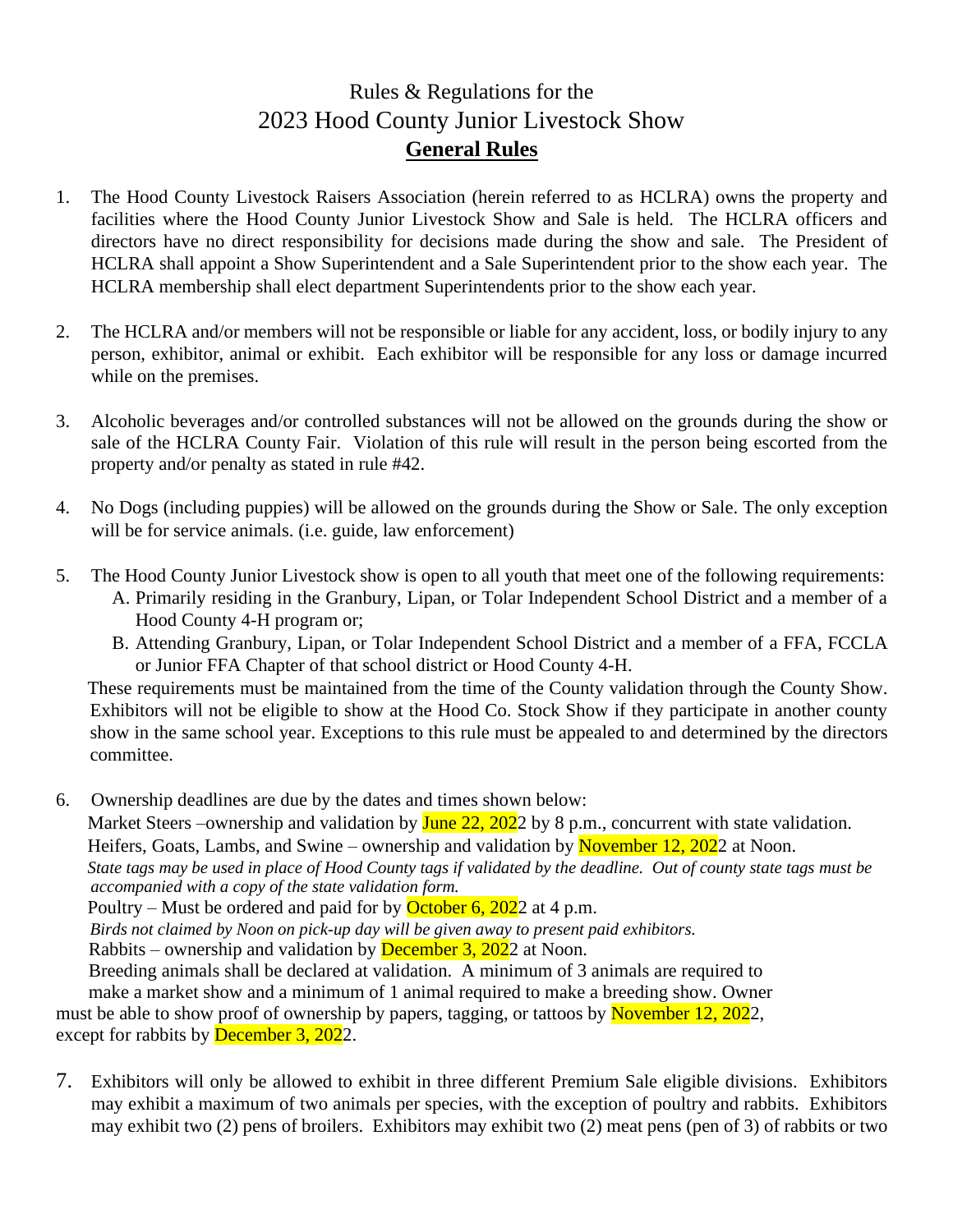(2) single fryer rabbits or one (1) of each. Family Living exhibitors may exhibit up to 15 different items and Agricultural Mechanics are allowed two (2) projects.

- 8. The top fifty percent (50%) or through  $4<sup>th</sup>$  place (whichever is greater) of each class of market steers, lambs, swine, and goats shown will be eligible to be sold through the Premium Sale. The top thirty three percent (33%) or through  $4<sup>th</sup>$  place (whichever is greater) of broilers, single fryers and meat pen (pen of 3) rabbits will be eligible to be sold through the Premium Sale. The Grand Champion and Reserve Champion projects will be eligible for the Premium Sale.
- 9. Exhibitors will be permitted to sell a maximum of two (2) projects in the Premium Sale. The sale of only one (1) minor project is permitted unless the exhibitor has two Grand Champion or Reserve Champion minor projects. Major projects include steers, lambs, swine, goats, and ag mechanics. Minor projects include rabbits, poultry, family living.
- 10. A maximum of 12 family living projects will be eligible to sell in the Premium Sale. A Family Living project counts toward the maximum number of two (2) items allowed in the Premium Sale for each exhibitor. The two age groups (Junior and Senior) will be eligible to sell one project from each category (Arts, Crafts, and Foods) in the Premium Sale. The Overall Grand and Reserve Champion will be chosen from each age group and will be eligible for the Premium Sale. The Division Champion and Reserve Division Champion from each category from both age groups will be eligible for the Premium Sale. There will be no bump-ups from any position below Division Reserve Champion.
- 11. The Agricultural Mechanics Champion and Reserve Champion of each Division shall be eligible for the Premium Sale.
- 12. County Show Registration is open from November 1<sup>st</sup>, 2022 to December 7<sup>th</sup>, 2022 at midnight online. **Online Registration is available at hoodcountylivestockraisersassociation.org.** Go to the county stock show page on the website and click on the registration link. The entry fee for steers, swine, lambs, goats, agricultural mechanics, poultry and rabbits will be \$20.00 per project. The entry fee for breeding animals will be \$20.00 per project. The entry fee is non-refundable except if a breeding class does not make.
- 13. **County Show ONLY Validation is as follows:** Market steers will be validation tagged by 8 p.m. on *June 22, 2022*. All market lambs, goats, swine and breeding projects will be validation tagged by 12:00 noon, on *November 12, 2022.* Validation days for the week prior to deadline are as follows- Lipan on Monday, Tolar on Tuesday, Granbury on Thursday and Reunion grounds on Saturday. Time of validation will be announced by the validation committee. No validation will be allowed after this date, except rabbits. Rabbits will be validated by 12:00 noon on *December 3, 2022*. Place and time of validation will be announced by the validation committee. Poultry projects will be validated at time of delivery, but must be ordered by 4:00 pm on *October 6, 2022*.
- 14. Animals may be validated under the name of two or more exhibitors, if all the following criteria are met: **A**. They are siblings, stepsiblings, or under legal guardianship. If siblings have different last names, it must be noted on the validation form. **B**. All listed are bona fide junior exhibitors and eligible to show as junior exhibitors as stated in rule #5. **C**. Are primarily residing in Hood County or attend a Granbury, Lipan or Tolar school, but individual registration/entry is required for each exhibitor. All projects must be assigned to a specific exhibitor at weight in / check in.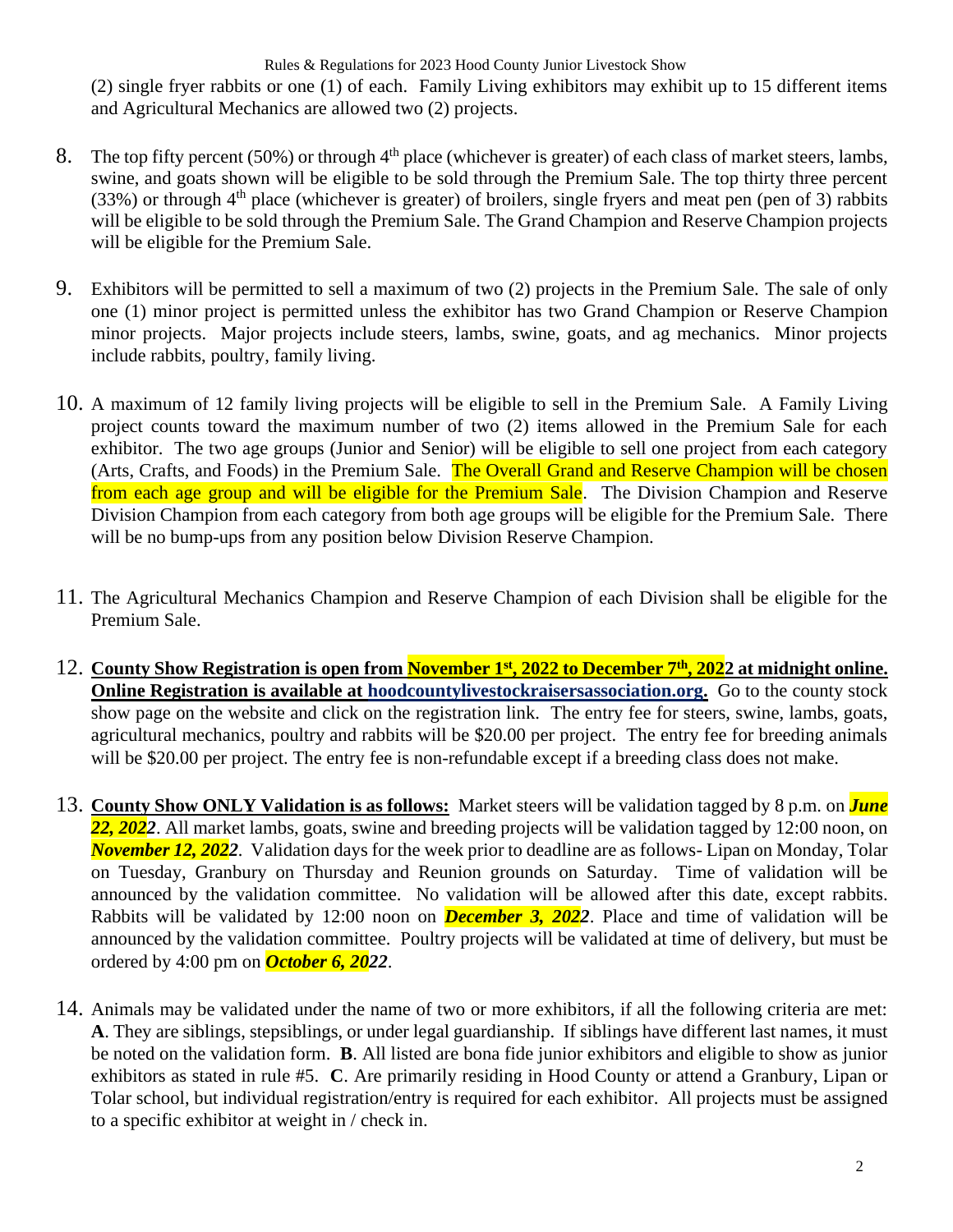- 15. Lost validation tags for any animal shall be reported to the Advisor, then a Superintendent immediately  $\&$ must be tagged upon arriving before the show. During the show, upon discovery, lost tags shall be reported within one (1) hour to the Advisor and/or Superintendent.
- 16. Family living entries must be registered with HCLRA by December 7, 2022, by midnight online. Entry fees, \$5.00 per entry with a maximum of 15 entries per exhibitor, must be paid at time of registration. Entries must have been made by the exhibitor between the dates of **January 8, 202**2, and **January 4, 202**3.
- 17. Agricultural Mechanics entries must be registered with HCLRA by December 7, 2022 by midnight online with a class declared. The entry fee shall be \$20.00 for each entry. Entries must have been made by the exhibitor between the dates of **January 8, 2022**, and **January 4, 2023**.
- 18. Livestock Skill-a-thon entries must be registered with HCLRA by December 7, 2022, by midnight online. The entry fee shall be \$20.00 per participant and is non-refundable except if the class does not make. Dress code as stated in Rule #41 will be enforced.
- 19. The grounds will be closed and locked between the hours of 10:00 p.m. and 6:00 a.m. during the show and sale. A Security Guard will be present for Wednesday, Thursday, and Friday night watch. NO overnight camping is allowed during the show dates. Trailers shall be parked in designated areas only.
- 20. **No parents, advisors, or other adults** are allowed in the classification, show or sale ring, other than show officials. An exhibitor may have an assistant of one eligible exhibitor to assist with displaying of trophies during the sale.
- 21. Rabbit weigh in starts at 8:00am on Tuesday, January 3, 2023. Weigh in for lambs will be on Tuesday, January 3, 2023 between 2:00 pm and 3:00 pm followed by goat weigh in between 3:00 pm and 4:00 pm. Swine weigh in will be between 8:00 am and 11:00 am on Wednesday, January 4, 2023. Cattle weigh in between 9:00 am and 10:00 am on Thursday, January 5, 2023. Also see attached schedule for times.All animals will be weighed only once. The weight of market steers, lambs, swine and goats will be rounded to the nearest pound. **If there are any questions, the exhibitor must ask the Superintendent before the animal leaves the scale area.**
- 22. All animals meeting show qualifications must remain on the show grounds once weigh in is completed. All animals will be penned in an authorized area and shall be housed in the barn if space is available. Any animal not validated and confirmed for the show will not be allowed on the grounds during the show, unless approved by the Department Superintendents.
- 23. Specific areas will be setup for fitting of animals.
- 24. The Department Superintendents will pass all animals. Sifted underweight animals will not be eligible for the market show. Animals not meeting the minimum weight requirements may be removed from the show grounds after the weight scales in for the species is closed. .
- 25. A judge may not judge more than two (2) consecutive years for any one species, division or family living. In all cases, the decision of the judge will be final.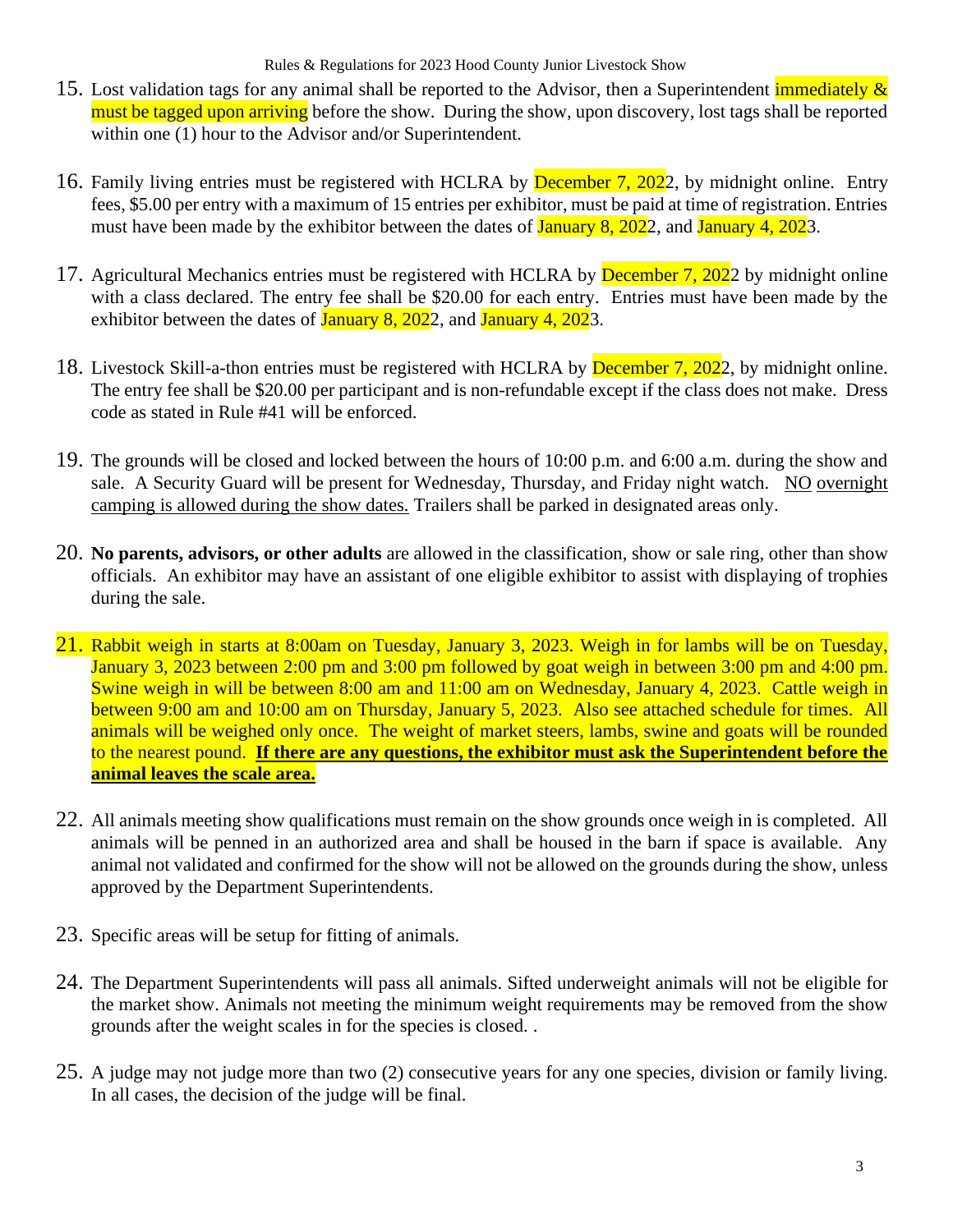- 26. Animals must be shown and sold in their natural state. No glitter, paints, dye, adhesives or other decorations shall be used.
- 27. There will be a separate class in each division of the fair for children ages 5 to 8 years old. These kids will be considered "Clover Kids". Ribbons will be awarded. Animals owned by these exhibitors cannot be sold through the premium sale. Young exhibitors, too young for 4-H, may show animals owned by others.
- 28. Showmanship awards will be awarded in Junior and Senior age groups in these divisions: cattle, lambs, swine, goats, **broilers** and rabbits. Ag Mechanics Division shall have one showmanship award. Please refer to the Showmanship rules.
- 29. No breeding animals will be sold through the Premium Sale. No animal shown in a breeding class may show in a market class.
- 30. A Classifier will be used to determine divisions in the following species: cattle, swine, and lambs. In all cases, the decision of the classifier will be final. Classifier has the right to require the animal to be washed or sponged off if they question color or markings.
- 31. Market Divisions require three (3) head to make a division. The Superintendents shall set class size with a minimum of three (3) head required to make a class and sale numbers are based on the size of the class posted. Breeding Divisions require (1) head to make a division.
- 32. Complaints, protests, or questions concerning rules are the ultimate responsibility of the Show Superintendent after the Department Superintendents have been given the opportunity to discuss the issue. Issues that deal with the premium sale are the ultimate responsibility of the Sale Superintendent. All issues shall be discussed in private in a calm and professional manner. The HCLRA Officers and Directors are responsible for the facilities but have no power to change the ruling of the Show or Sale Superintendents.
- 33. Exhibitors and contestants suspended under Texas Education Code 33.081, "No Pass, No Play" are ineligible to participate in any Hood County Junior Livestock Show activity, event, competition or sale. Any project owned by an ineligible exhibitor is ineligible for competition or sale, even if rule #14 applies.
- 34. In the event of a mis-communication, mis-posting or other mistake by Show Officials, the Sale Superintendent with the Superintendents of the effected departments shall have the authority to add to the Sale order at their discretion.
- 35. No announcements before or during the Auction pertaining to donations, charities, etc. shall be made. Sale money will only be distributed to the exhibitor.
- 36. All exhibitors' animals will remain under the exhibitor's care until they are loaded on trucks or trailers until released by a Department Superintendent or Show Secretary. Bedding shall be sand or shavings only in or near the barn. Exhibitors will be responsible for keeping their stall space clean during and after the show and sale.
- 37. All breeding animals and non-sale livestock may be released after judging of that livestock species is complete. Animals who make the premium sale have the option of leaving the grounds, but must return by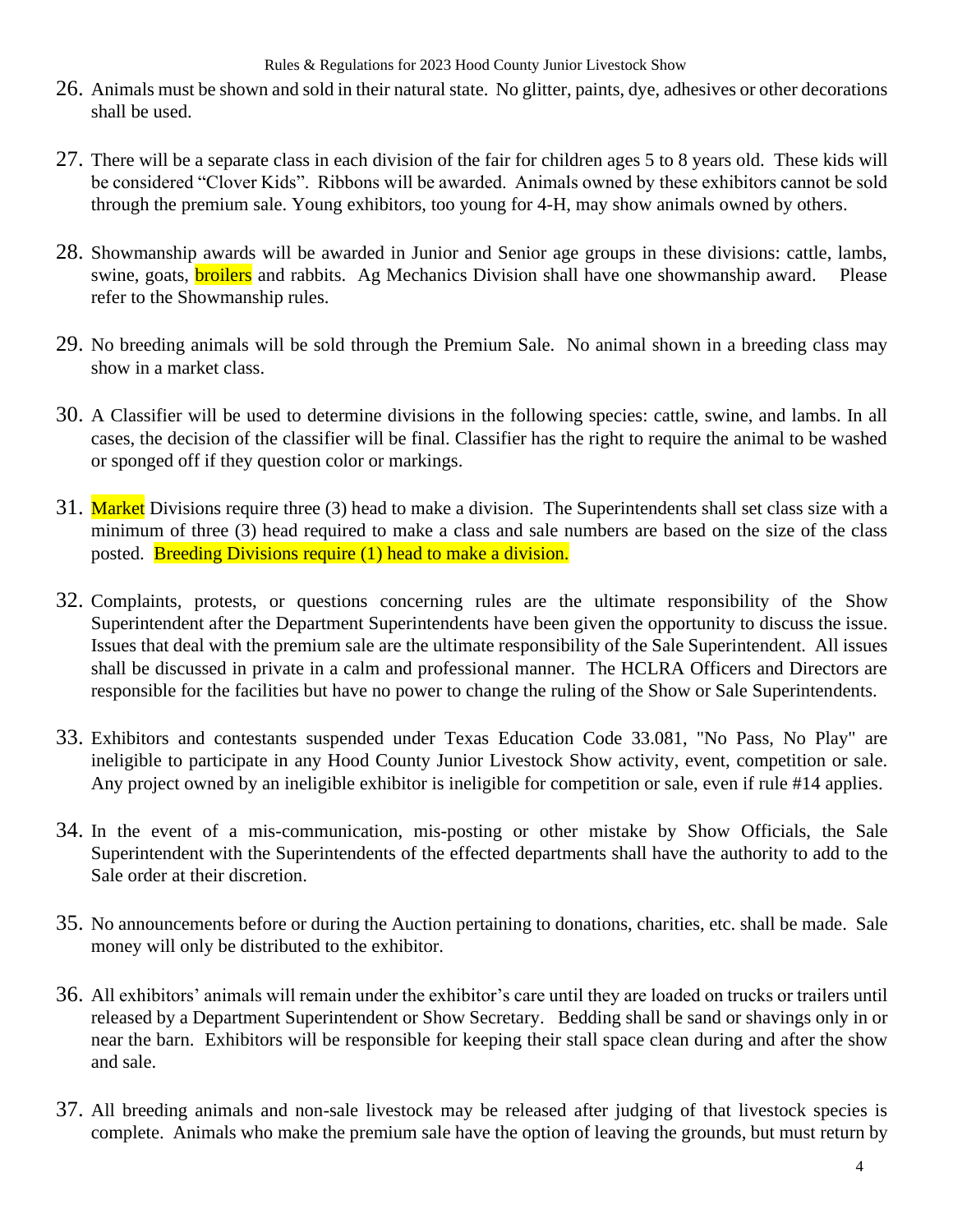9 am on Saturday, January 7, 2023. The exhibitor is required to check the animal in with a show superintendent. If the animal is not checked in by 9 am the sale lot is forfeited.

- 38. The owner designated at weight-in must accompany any animal or project shown, except when two animals are in the same class. The designated owner must accompany their project at the Premium Sale. The only exceptions will be for family emergencies validated by the advisor or extracurricular school activities verified by the exhibitor's sponsor. Exhibitors that miss their sale position will not be sold in the Premium Sale.
- 39. Exhibitors shall wear show numbers in the show ring for identification purposes. A second set of numbers shall be distributed Saturday prior to the Sale to help with arranging the sale order and for picture identification of buyer plaques.
- 40. There is no flooring of animals.
- 41. The dress code for all exhibitors during the **Show and Premium Sale** will be **long pants or skirt and sleeved, collared shirts with backs that shall remained tucked in. Only Cowboy hats will be allowed. No see-through clothing, exposure of breast cleavage and/or midriff will be tolerated. Tee shirts, crop tops, shorts or clothing with offensive messages will NOT be allowed.** Exhibitor participation will not occur if the dress code is violated. NO CELL PHONES or other electronics are allowed in the show or sale ring. No exceptions. No Warnings. Violators will be required to leave the ring for that class.
- 42. Penalties for intentional violation of rules: **First offense** – One year suspension, no participation in the Premium Sale. **Second offense** – Lifetime Suspension
- 43. Trailer parking, including RV's and or travel trailers shall be in designated areas ONLY. If not, the exhibitor will be penalized as stated in rule #42. Trailer areas will be posted the same as pen assignments.
- 44. Exhibitors will be paid for their Premium Sale projects, and family living silent auction items when all money is collected from the buyers or no later than ten (10) weeks after the Premium Sale. Six percent (6%) of all sales and add-ons handled by the HCLRA goes to the HCLRA for expenses and upkeep of the grounds. A buyer gift fee will be charged to all entries in the Premium Sale. Checks will be delivered to the Ag Teachers or CEA of exhibitors that sold a project through the sale or on the floor. **Checks may be released after the advisor have the exhibitors W-9 form for those exhibitors making more than \$600 from the sale and for all exhibitors verification that Thank You notes have been completed and delivered**. **Any uncashed checks after 180 days will be considered null and void.**
- 45. The Hood County Junior Livestock Show is a local show intended to teach youth the value of working with their project as they prepare it for market. With this in mind, any project fed or cared for by a custom fitter, at any time during the required ownership and fitting period, is not eligible to participate. A custom fitter is considered anyone who is not an immediate family member of the family or the CEA or AST.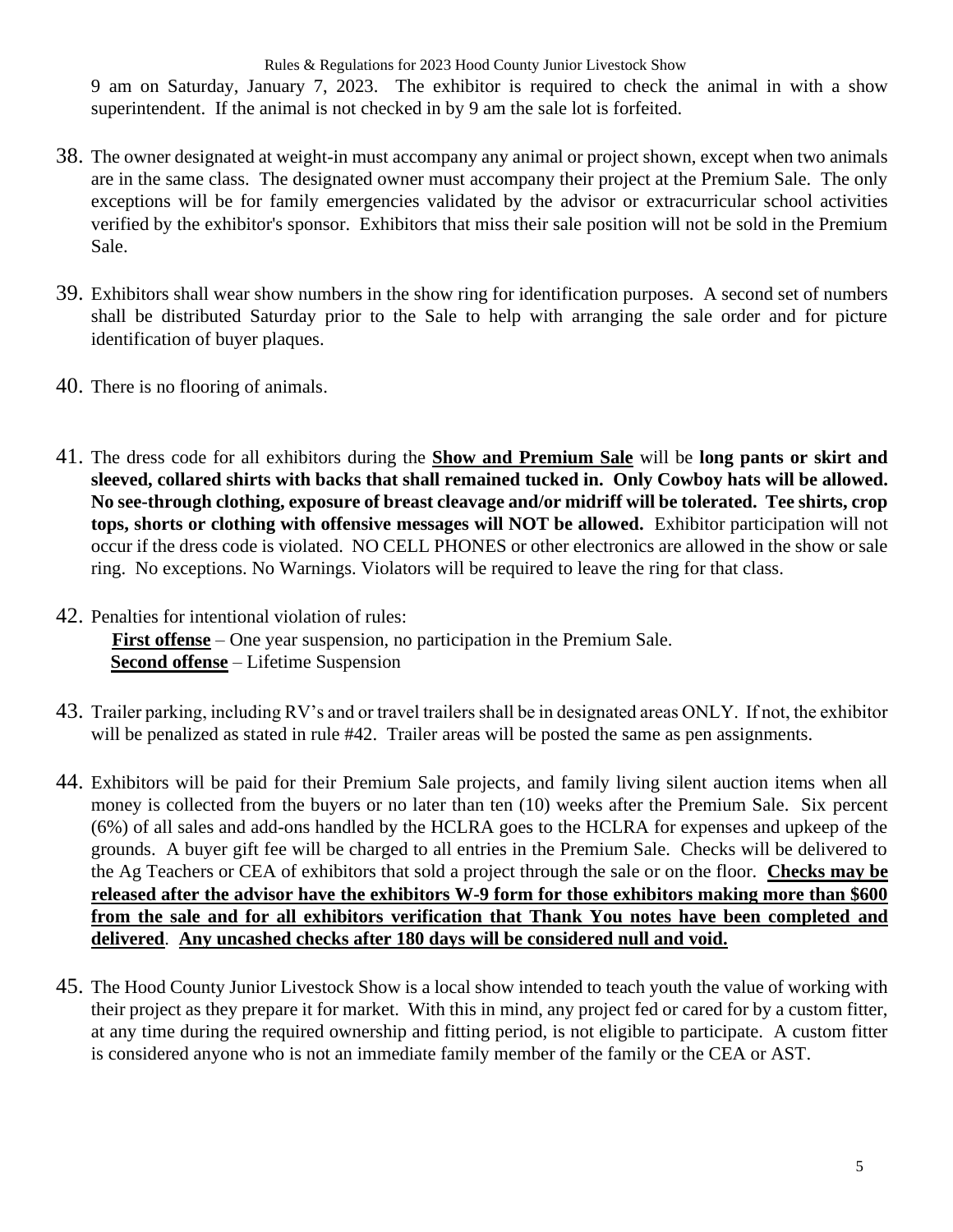#### Rules & Regulations for 2023 Hood County Junior Livestock Show HOOD COUNTY JUNIOR LIVESTOCK SHOW SHOW / PREMIUM SALE CHART

#### 1-8 IN HORIZONTAL COLUMN INDICATES ANIMALS IN SALE

|                           | $\mathbf 1$ | $\overline{2}$ | 3  | 4  | 5  | 6 | $\overline{7}$ | 8 |
|---------------------------|-------------|----------------|----|----|----|---|----------------|---|
| $\ensuremath{\mathsf{3}}$ | XX          | XX             | XX | XX |    |   |                |   |
| $\overline{\mathbf{4}}$   | XX          | XX             | XX | XX |    |   |                |   |
| 5                         | XX          | XX             | XX | XX |    |   |                |   |
| 6                         | XX          | XX             | XX | XX |    |   |                |   |
| $\overline{7}$            | XX          | XX             | XX | XX |    |   |                |   |
| 8                         | XX          | XX             | XX | XX |    |   |                |   |
| 9                         | XX          | XX             | XX | XX |    |   |                |   |
| 10                        | XX          | XX             | XX | XX |    |   |                |   |
| 11                        | XX          | XX             | XX | XX |    |   |                |   |
| 12                        | XX          | XX             | XX | XX |    |   |                |   |
| 13                        | XX          | XX             | XX | XX |    |   |                |   |
| 14                        | XX          | XX             | XX | XX | XX |   |                |   |
| 15                        | XX          | XX             | XX | XX | XX |   |                |   |
| 16                        | XX          | XX             | XX | XX | XX |   |                |   |

3-16 VERTICAL COLUMN INDICATES NUMBER OF ANIMALS IN CLASS

|    | Top 50% places or through 4 <sup>th</sup> place whichever is greater qualifying<br>for sale - Major projects                 |
|----|------------------------------------------------------------------------------------------------------------------------------|
| XХ | Top 33% places or through 4th<br>place whichever is greater<br>qualifying for sale- Broilers, Meat<br>Pens, and Single Fryer |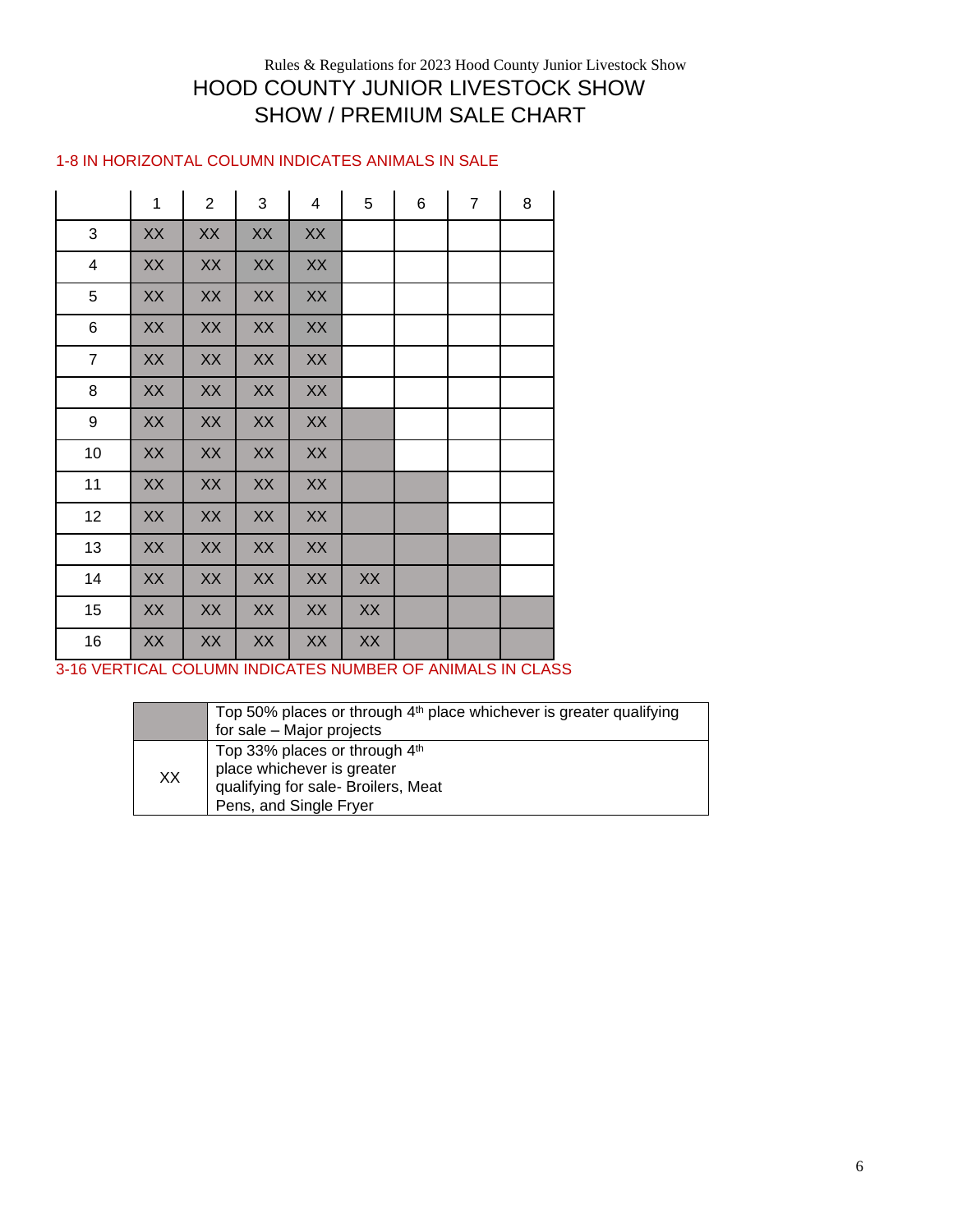#### **POULTRY DEPARTMENT** Poultry is a MINOR PROJECT

#### **Broiler Division Rules:**

- 1. The broilers must be ordered and received by dates set by the HCLRA.
- 2. Each Pen will contain three (3) pullets or three (3) roosters. Exhibitors shall furnish their own pens.
- 3. There will be no weight limit on broilers.
- 4. Attached wing bands are required as they were delivered from the hatchery and shall be checked before entering the show ring.
- 5. Wing bands will be checked for proper number assigned to each owner prior to the final placement of pens.
- 6. Broilers may be divided into two (2) Divisions: pullets and roosters.
- 7. A minimum of three (3) pens are required to make a Division.
- 8. The Champion and Reserve Champion will receive an award
- 9. In the event that a broiler expires after entering the show ring, the decision to continue will be at the discretion of the judge.
- 10. See rule #6 under the general rules for other applicable rules.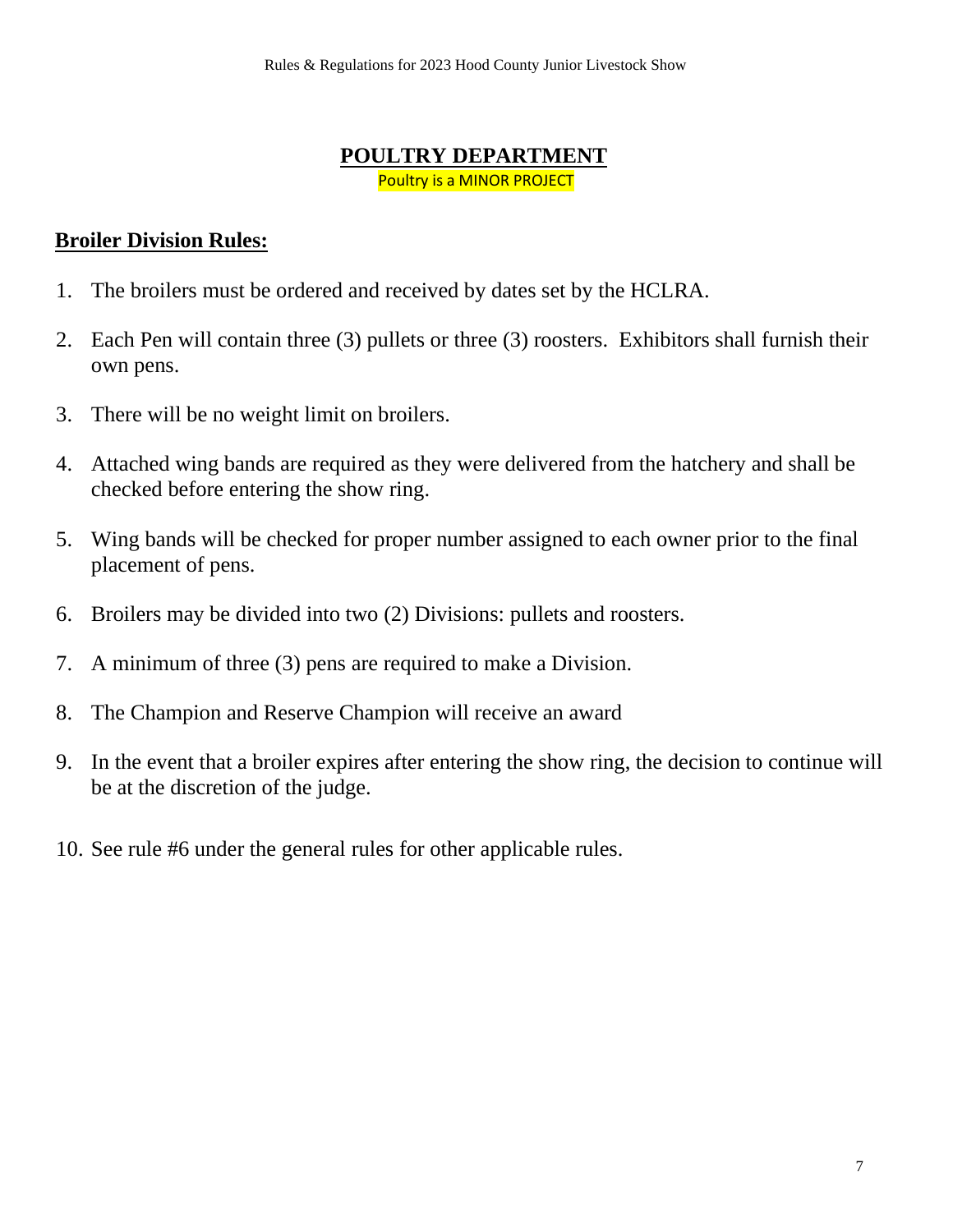### **RABBIT DEPARTMENT**

Rabbits are a MINOR PROJECT

All Domestic breeds are eligible. All entries must meet requirements as specified in the American Rabbit Breeders Association (ARBA) Book of Standards.

### **Rabbit Division Rules:**

Single fryer:

- Each rabbit shall weigh a minimum of three and a quarter pounds (3.25)
- Each rabbit shall not weigh more than five (5) pounds.

Meat Pen (Pen of 3):

- Each Meat Pens (Pen of 3) shall weigh a minimum of nine and three quarter pounds (9.75)
- Each Meat Pens (Pen of 3) shall not weigh more than fifteen (15) pounds.
- 1. All rabbits shall be weighed in the presence of the Superintendents.
- 2. Rabbits Divisions are: 1) Meat Pen (Pen of 3) and 2) Single Fryer. Classes will be divided by the Rabbit Superintendents according to weight. Classes shall contain twelve (12) entries or less.
- 3. Meat Pens (Pen of 3) shall consist of three rabbits of the same breed and variety.
- 4. A rabbit shown in any Meat Pen may not be shown in the Single Fryer Class. Exhibitors may not change divisions unless an entry was made by the exhibitor in the other division.
- 5. A minimum of three (3) Single Fryers or three (3) Meat Pens are required to make a show.
- 6. The Champion and Reserve Champion Meat Pen and Champion and Reserve Champion Single Fryer shall receive an award.
	- 7. See rule #6 under the general rules for other applicable rules.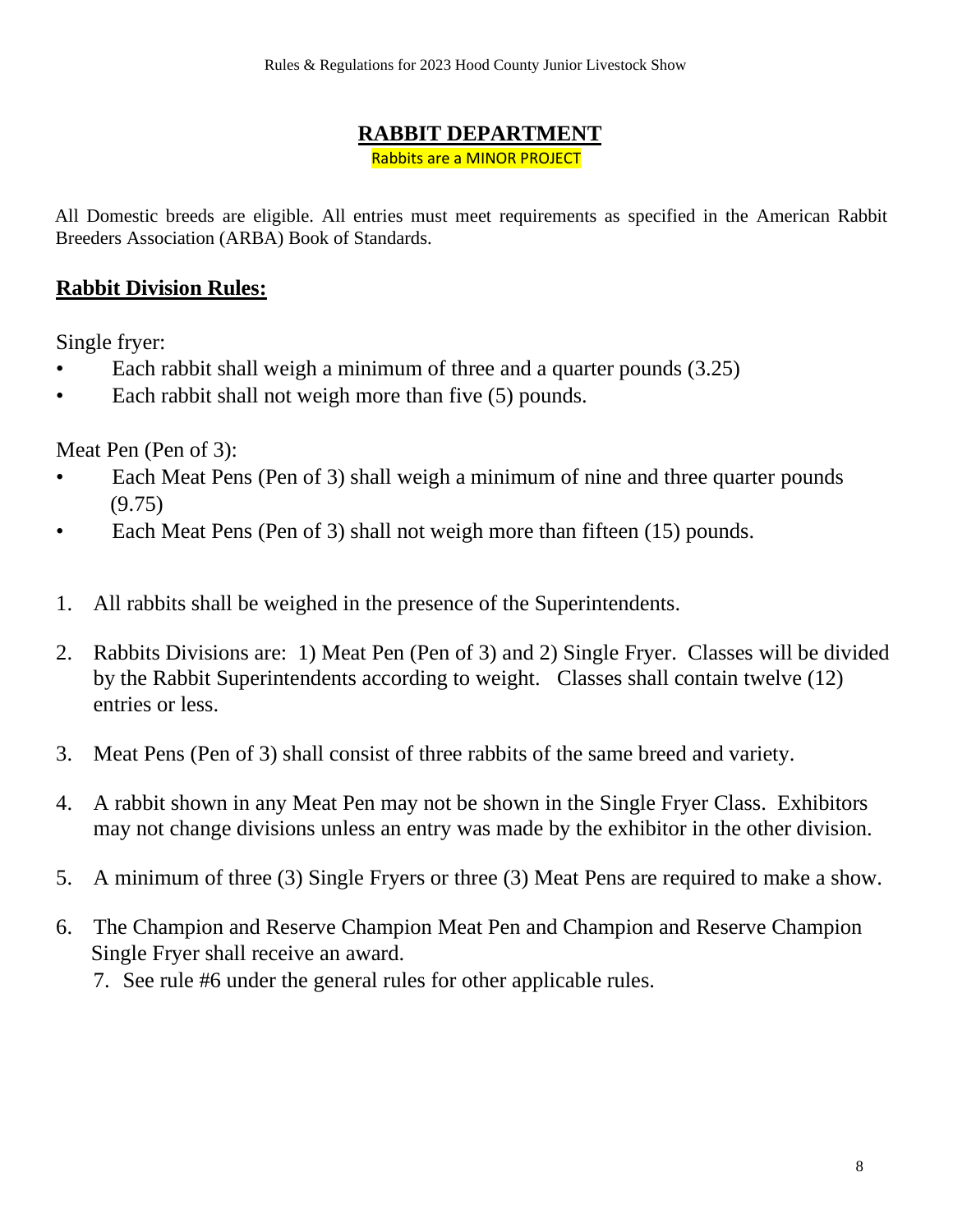#### **SWINE DEPARTMENT**

SWINE is a MAJOR PROJECT

### **Market Swine Division Rules:**

- 1. Ear notches and number will be documented by appropriate officials during validation.
- 2. Barrows and open gilts of any breed or cross are eligible.
- 3. Hogs must weigh at least 180 pounds at show weigh-in, or they will be disqualified.
- 4. Market Swine will be classified into six (6) Breed Classes, 1) Duroc, 2) Black OPB, 3) White OPB, 4) Yorkshires 5) Hampshires and 6) Crosses. Classes will also be shown in this order.
- 5. Breed Classes will be divided by the Swine Superintendents according to weight.
- 6. A minimum of three (3) hogs are required to make a breed class. A breed class that does not make will be combined with another breed class at the Swine Superintendents discretion.
- 7. Hogs will be bedded on sand or shavings only, in or near the barn.
- 8. A Champion and Reserve Champion will be selected from each breed class and will receive an award.
- 9. Overall Champion and Reserve Champion will receive an award.
- 10. See rule #6 under the general rules for other applicable rules.

### **Breeding Swine Division Rules;**

- 1. Classes will be divided by Swine Superintendents according to age.
- 2. The Champion Gilt and Reserve Champion Gilt will receive an award.
- 3. One (1) head is required to make a breeding show.
- 4. See rule #6 under the general rules for other applicable rules.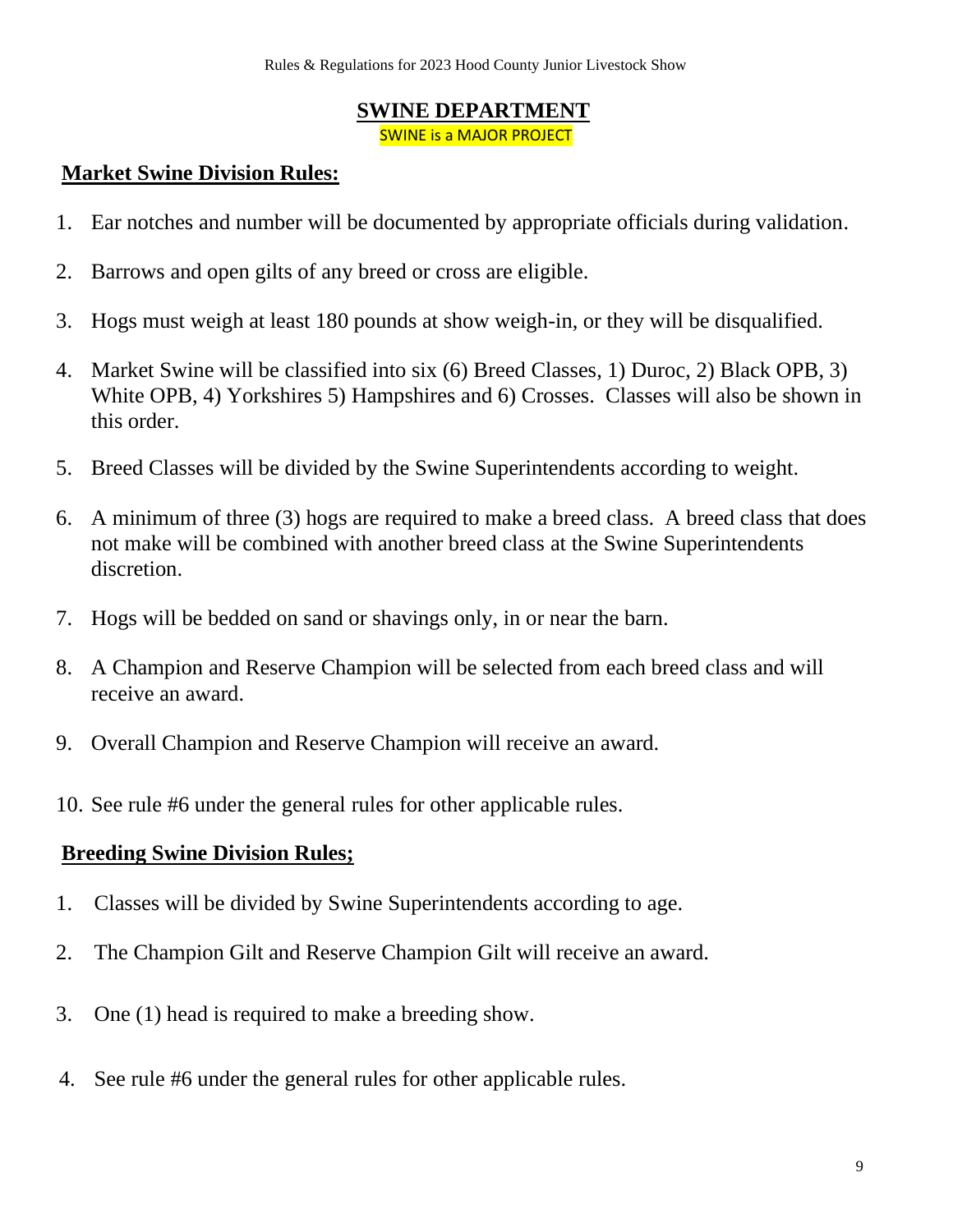#### **Market Lamb Division Rules:**

- 1. Wethers or open ewes are eligible, weighing at least 70 pounds at show weigh-in or they will be disqualified.
- 2. All lambs must have been shorn slick within two (2) weeks prior to the HCLRA show date.
- 3. Breed Classes will be divided by the Lamb Superintendents according to weight. All sheep will be weighted in their natural state, without socks, blankets or leg wraps.
- 4. A minimum of three (3) lambs are required to make a breed class. A breed class does not make class it will be combined with the Medium Wool Breed.
- 5. Fine Wool lambs eligible; Rambouillet, Merino or a cross between these two breeds. Fine Wool Cross lambs eligible; a cross between any fine wool and any medium wool breed.
- 6. Southdown's eligible; purebred or grade.
- 7. Other breeds and crosses eligible; all medium wool breeds, long wool breeds or cross breeds except Southdowns.
- 8. Market Lambs will be classified into four (4) Breeds: 1) Fine Wool and Fine Wool Cross, 2) Hair Sheep (Dorper), 3) Southdown, 4) Medium Wool.
- 9. Lambs will be bedded on sand or shavings only, in or near the barn.
- 10. A Champion and Reserve Champion will be selected from each breed class and will receive an award.

### 11. Overall Champion and Reserve Champion will receive an award. **Breeding Sheep Division Rules:**

- 1. One (1) head is required to make a breeding show. Classes will be divided by the Lamb Superintendents, according to age.
- 2. Champion Ewe and the Reserve Champion Ewe will receive an award.
- 3. See rule #6 under the general rules for other applicable rules for market and breeding.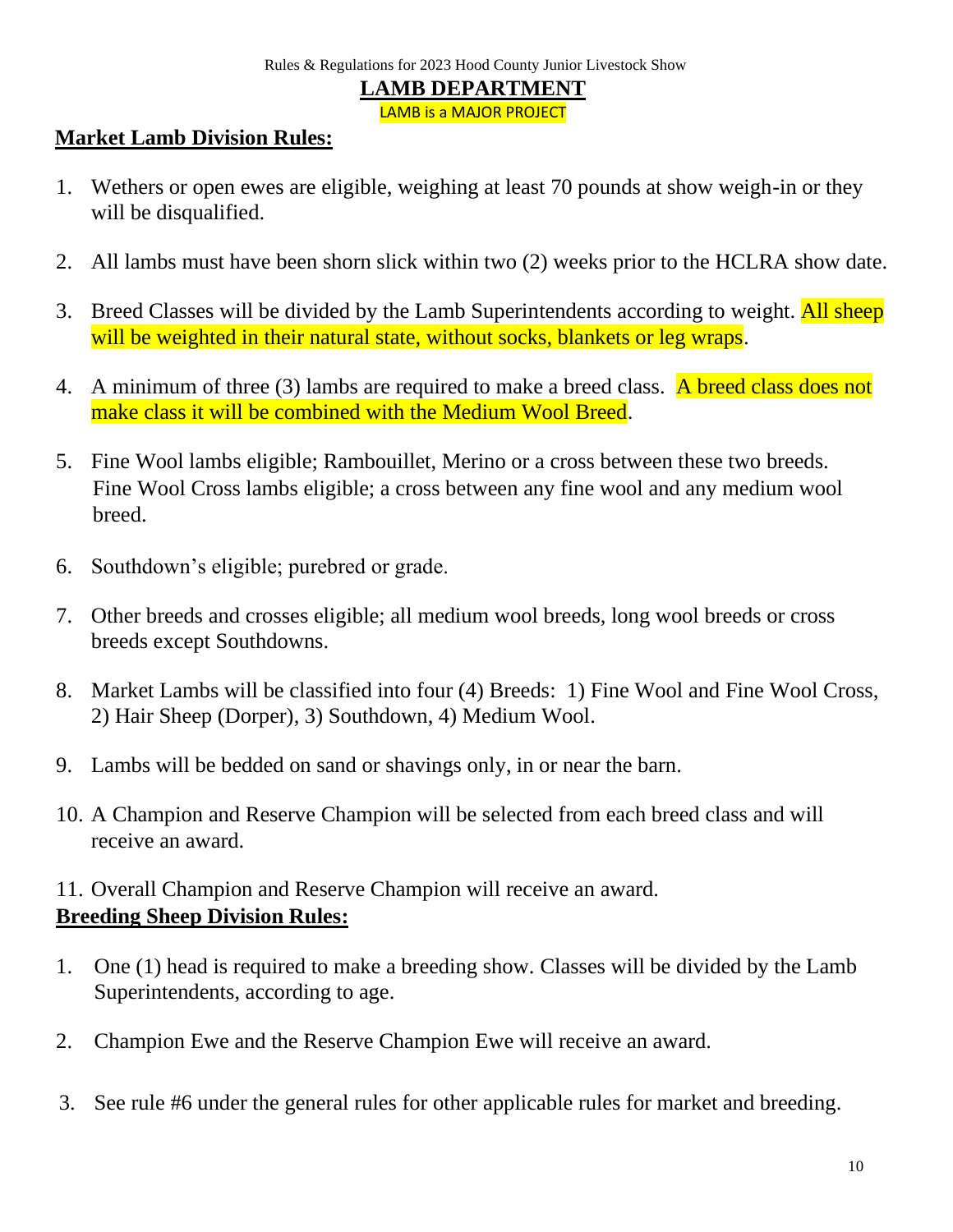## **Market Goat Division Rules:**

- 1. Wethers or open does of any breed or cross are eligible.
- 2. All Goats must weigh at least 50 pounds at show weigh-in, or they will be disqualified.
- 3. All goats must have been shorn slick within two (2) weeks prior to the HCLRA show date.
- 4. A minimum of three (3) goats are required to make a division. Three (3) head are required to make a weight class.
- 5. Market Goats will be divided into 4 weight classes: 1) Lightweight, 2) Medium Weight, 3) Light Heavy Weight, and 4) Heavy Weight. Goats will then be assigned to sub-classes based on weight, also at the discretion of the Goat Superintendents.
- 6. Goats will be bedded on sand or shavings only, in or near the barn.
- 7. A Champion and Reserve Champion will be selected from each weight class and receive an award.
- 8. Overall Champion and Reserve Champion will receive an award.
- 9. See rule #6 under the general rules for other applicable rules.

### **Breeding Goat Division Rules:**

- 1. One (1) head is required to make a breeding show. Classes will be divided by the Goat Superintendents, according to age.
- 2. Champion Doe and Reserve Champion Doe will receive an award.
- 3. See rule #6 under the general rules for other applicable rules.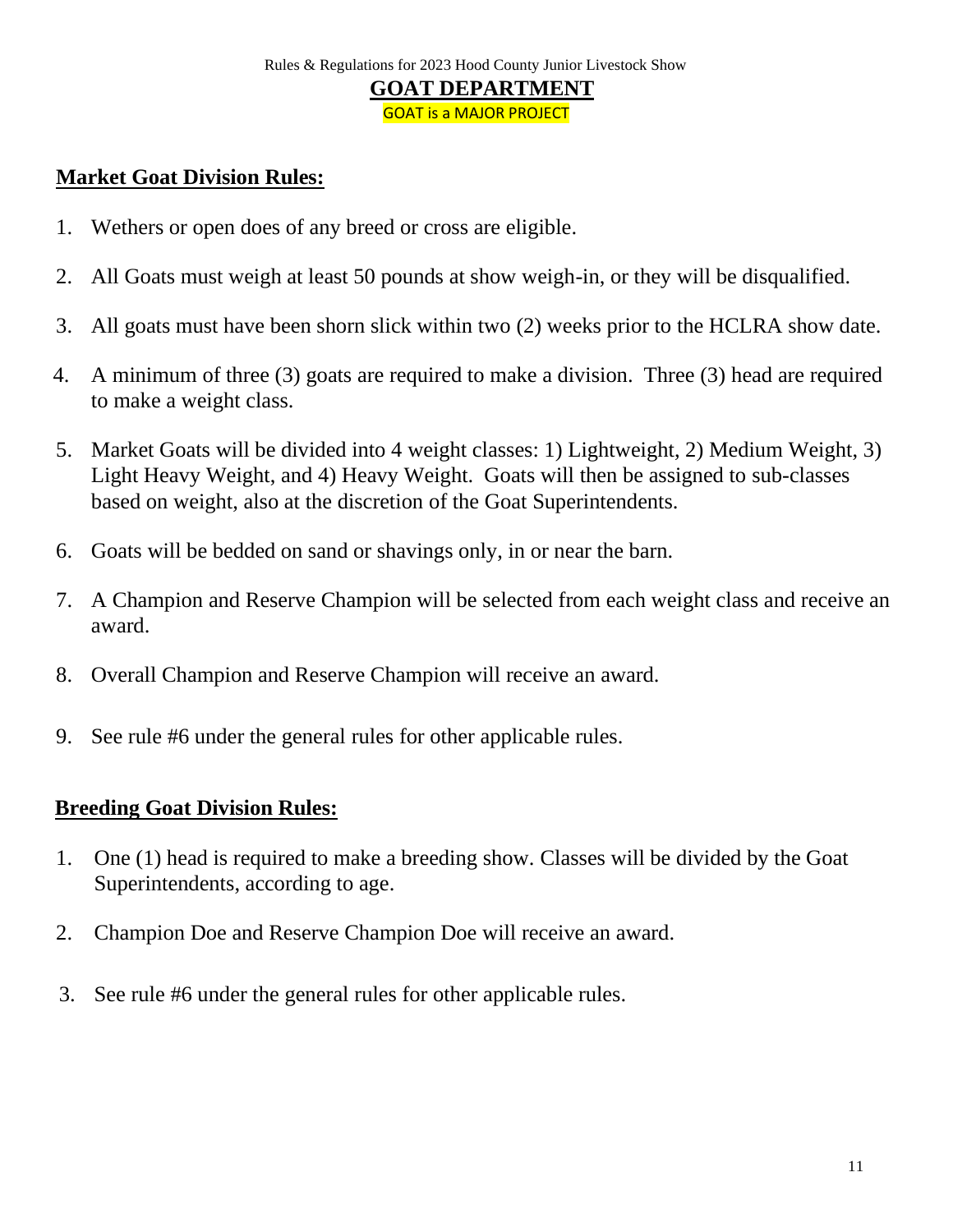### **CATTLE DEPARTMENT**

CATTLE is a MAJOR PROJECT

### **Market Steer Division Rules:**

- 1. All steers must weigh at least 900 pounds at the show weigh-in, or they will be disqualified.
- 2. All steers must be halter broken and fitted.
- 3. The uniform and ethical fitting guidelines will be followed. Steer show will be "Blow and Go". Cattle Superintendents will be responsible for any action taken with regards to the uniform fitting rules.
- 4. Breed Classes will be divided by the Cattle Superintendents according to weight.
- 5. Market Steers will be classified into three (3) Breeds; American, British, European breeds and their respective crosses.
- 6. A minimum of three (3) steers are required to make a breed. If a breed does not make, those steers will be combined with the European breed at the Steer Superintendents discretion.
- 7. Cattle will be bedded on sand or shavings only, in or near the barn.
- 8. A Champion and Reserve Champion will be selected from each breed and will receive an award.
- 9. Overall Champion and Reserve Grand Champion will receive an award.

## **Beef Heifer Division Rules:**

- 1. Classes will be divided by the Cattle Superintendents according breed with a minimum of one (1) per class. Heifers will be classified into three (3) Breeds; American, British, European breeds.
- 2. If not dehorned, beef heifer horns must be blunted for safety.
- 3. Beef Heifers shall not be born before  $\frac{\text{July } 1, 2020}{}$  and may have calves shown by their sides.
- 4. Champion Heifer and Reserve Champion Heifer will receive an award.
- 5. See rule #6 under the general rules for other applicable rules for steers and heifers.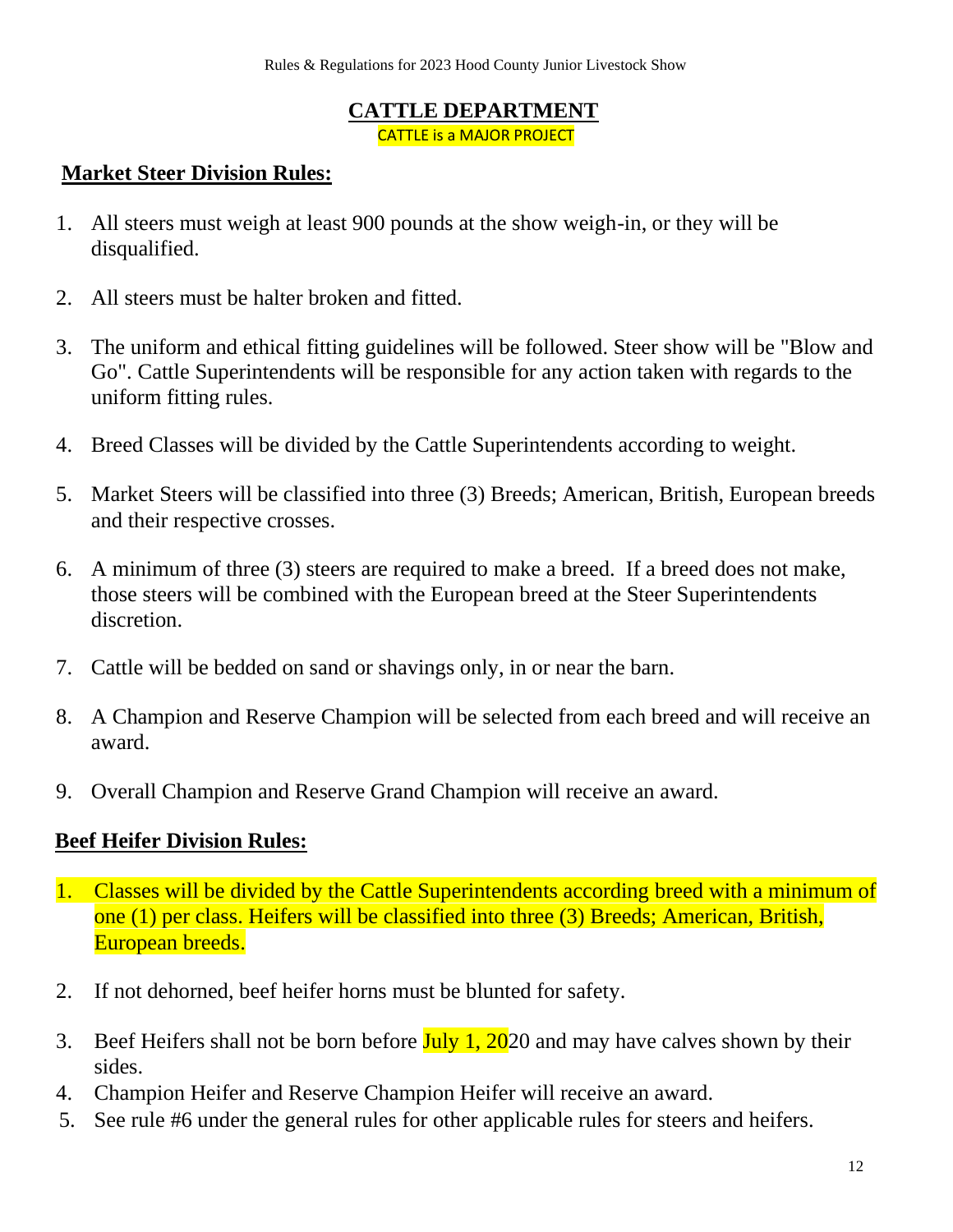#### **AGRICULTURAL MECHANICS DEPARTMENT** AGRICULTURAL MECHANICS is a MAJOR PROJECT

- 1. Entries shall check-in and set-up between 6 pm and 8 pm Wednesday, January 4, 2023.
- 2. Exhibitors will be permitted to enter a maximum of two (2) entries. Entries must be completed online at the hoodcountylivestockraisersassociation.org website.
- 3. A minimum of one (1) entry are required to make a class. A class that does not make will be combined with another class at the Judge's discretion. The Classes shall be Trailers, Equipment, Recreational and Cooker/Smokers and must be declared at entry.
- 4. The Trailer Class is not restricted by size or length as long as DOT rules and regulations are obeyed.
- 5. The Equipment Class shall include chutes, farm and hay equipment, gates, and other similar projects.
- 6. The Recreational /Yard & Home Class can include feeders, picnic tables, blinds/stands, lawn items, truck bumpers, and other similar projects.
- 7. The Cooker/Smoker Class can include smoker/cookers, smoker/cookers on wheels, or trailer mounted smokers/cookers.
- 8. Sharp edges and points shall be padded and covered as necessary to prevent injury. Any blind or stand shall be shown at ground level.
- 9. Only the exhibitor is allowed to answer questions during judging of the project or showmanship.
- 10. The exhibitor shall inform the judge how much assistance and or help was given by a parent, teacher or any other outside resource while working on the project.
- 11. The Champion and Reserve Champion of each class shall be eligible for the Premium Sale.
- 12. Overall Champion and Reserve Champion will receive an award.
- 13. Any project may be placed in a more appropriate division if the category is questioned by the judge. The judge's decision is final.
- 14. Projects may be sold by private treaty. Non-sale items are released at the conclusion of the judging on Thursday, **January 5, 202**3. Premium sale projects will be released following the conclusion of the sale. Projects that don't make sale may be listed in the silent auction.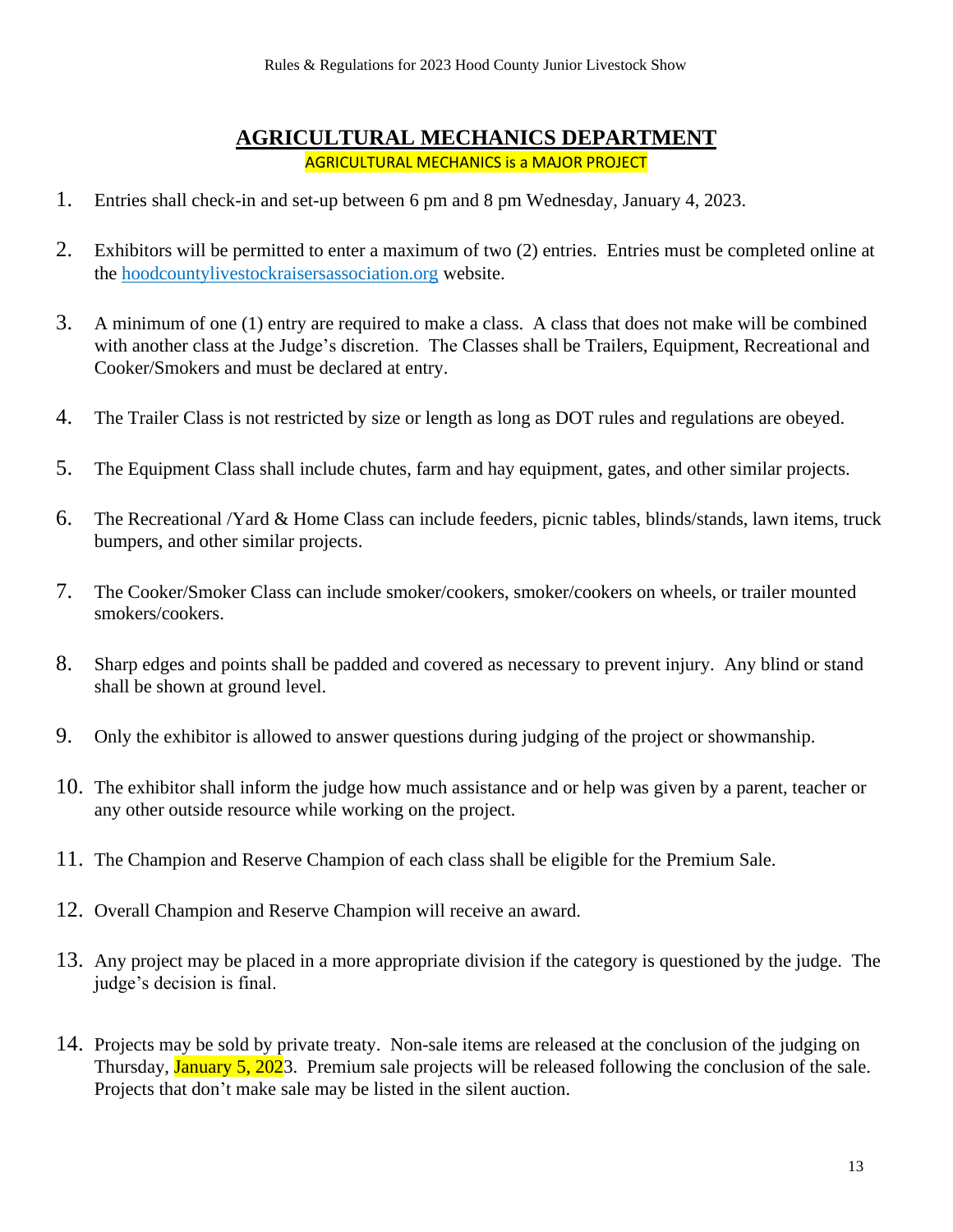## **SHOWMANSHIP RULES**

- 1. Showmanship is open to any eligible exhibitor who wishes to compete.
- 2. An exhibitor in each age division (Junior & Senior) of the beef, swine, lamb, goat, and rabbit division will be chosen.
- 3. Age determination for purposes of animal Showmanship judging shall be the age as of January  $1<sup>st</sup>$  of the year of the Show. A junior exhibitor shall not have reached his/her fourteenth (14<sup>th</sup>) birthday before January 1<sup>st</sup> of the year of the show. A senior exhibitor shall have reached his/her fourteenth  $(14<sup>th</sup>)$  birthday as of January 1<sup>st</sup> of the year of the show.
- 4. Exhibitors wishing to participate in Showmanship classes shall return after the market show.
- 5. Exhibitors shall participate in showmanship with an animal entered under their name only.
- 6. The award shall be judged on the exhibitor's ability to fit and show their respective animal. Each showman will be judged individually for excellence in the ability to show their animal.
- 7. Showmanship for the Agricultural Mechanics Division shall be judged on the exhibitor's ability to document the project stages with pictures, plans, and a material list including costs. The exhibitor shall be present during judging to explain and answer questions about the project.
- 8. Awards shall be determined by the HCLRA.
- 9. NO CELL PHONES, communication, or electronic devices are allowed on exhibitors in the show ring. See Dress code for more information.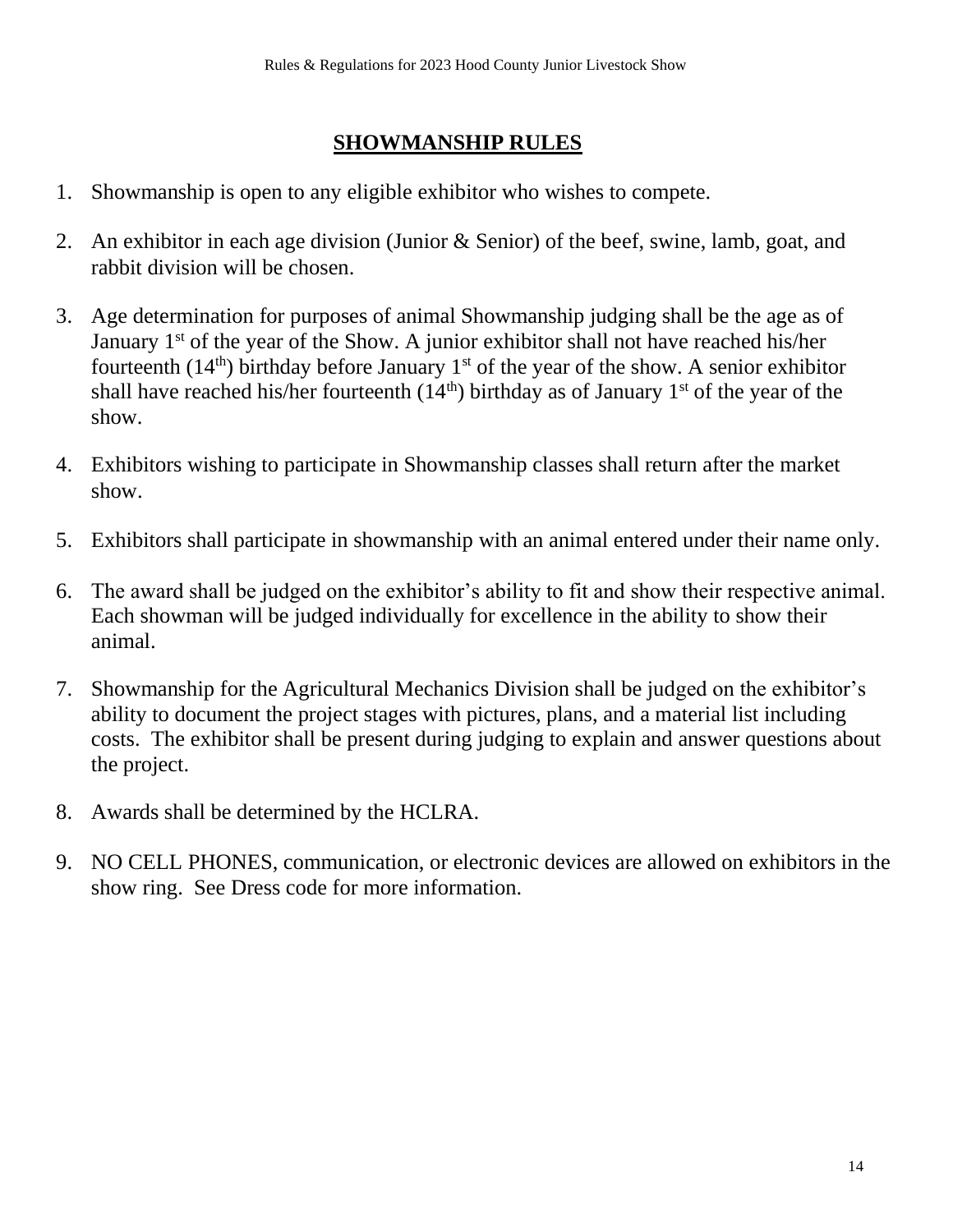## **FAMILY LIVING DEPARTMENT RULES**

### Family Living are Minor Projects

### **REGISTRATION**

- 1. Online registration is at [www.hoodcountylivestockraisersassociation.org](http://www.hoodcountylivestockraisersassociation.org/) website. County Show Registration is open from November 1, 2022 to December 7, 2022 at midnight. All entries must have been made by the entering exhibitor between **January 8, 2022 and January 3, 202**3.
- 2. Online registration for Family Living requires the following information:
	- 1. **Age group**: Junior (8 to 13 years old) / Senior (14 to 19 years old)
	- 2. **Division**: Arts, Crafts, Foods
	- 3. **Class**: Art-Drawing, Art-Painting, Photography, Glassware, Bedding, Clothing, Craft Sewing, Creative Hand Stitchery, Home Décor, Tooling, Jewelry, Yard Art, Misc. Crafts, Pies, Cakes, Cookies, Decorated Cakes/Cupcakes, Breads, Candy, Specialty Items
	- 4. **Sub-Class**: (Listed under DIVISIONS in these rules)
	- 5. **Descriptions**: Specific information regarding EACH entry. (I.e. Size, color, type, shape, etc.)
- 3. The entry fee is \$5.00 per item, with no minimum number of items required with a maximum of up to 15 items per exhibitor. The entry fee is non-refundable.
- 4. Age categories: Junior (age 8 to 13) / Senior (age 14 to 19). Age determination shall be the exhibitor's age as of January 1, 2023.
- 5. Clover Kids are ages 5 to 8 years old not in the 3<sup>rd</sup> grade. They must bring their entries to Family Living during the time of check-in. The cost is FREE. They may enter up to 4 items. Judges will review their entries and award a participation ribbon. Clover Kids entries are NOT eligible for the Silent Auction. All Clover Kids entries must be picked up by 8:00 PM on Thursday.
- 6. Any project that includes welding MUST be entered in Ag Mechanics.

### **CHECK-IN**

- 7. Exhibitors shall check-in entries between 8:00 AM and 11:00 AM Thursday and will be accepted from the exhibitor, parent, or adult leader.
- 8. Prior to check-in, exhibitors must securely attach a 3 X 5 index card to each entry detailing the supplies used, the techniques used, the start date, and the completion date. Food items must have a 3 X 5 index card attached to each entry with the name of the recipe, measurements, ingredients, and steps of completion. The card(s) may be printed or typed on one or both sides. Multiple index cards may be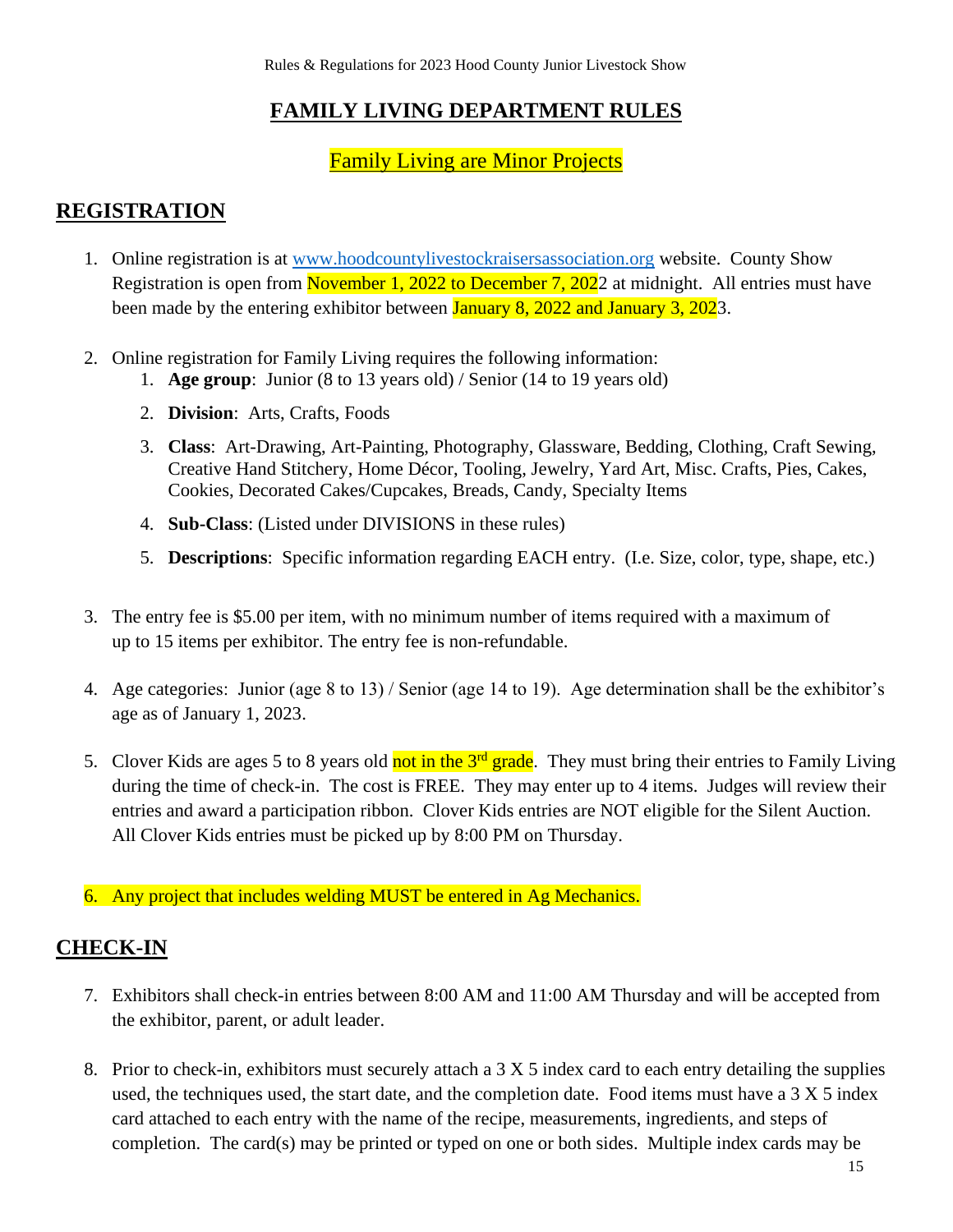Rules & Regulations for 2023 Hood County Junior Livestock Show used if needed and can be stapled together. Exhibitors **must NOT** put their names on the index card(s), or the project itself. If the name is visible, it must be covered by exhibitor.

- 9. At check-in, entries will be reviewed for all required paperwork, food samples will be collected and tagged, a pre-printed sticker will be attached to each item, and entries will be checked for violations. If violations are noted, the exhibitor will be allowed to correct the entry before check-in is closed. If check-in is closed before corrections can be made, that entry will be disqualified.
- 10. Exhibitors MUST commit to the sale of their item(s) at check-in. Silent Auction bid forms will be available to tag and list the starting bid for each item. Exhibitors have the option of not selling their projects. This decision must be made at check-in. All non-sale items must be removed no later than 8:00 PM on Thursday.
- 11. Electricity is not available for projects.

### **DIVISIONS**

12. The three (3) divisions shall be Arts, Foods, and Crafts. Each division must contain a minimum of three (3) entries in that age category to be considered a division. Each division will have different 'Classes'. If a 'Class' does not have 3 or more entries, the item will be re-classed at the discretion of the Family Living Superintendent.

#### 13. **ARTS DIVISION**

| <b>SUBCLASS</b>                                                                  |
|----------------------------------------------------------------------------------|
| Pen & Ink, Charcoal, Pastels, Pencil                                             |
| Acrylic, Oil, Pastels, Watercolor, Tolle                                         |
| Black/White, Color, Collage, Transfers (not on clothing), Decoupage              |
| Clay Sculpting. Glazed Ceramics, Stained Ceramics, Mosaic Art, Glass Work        |
| a. Criteria for Judging: Craftsmanship, composition, use of medium, presentation |
|                                                                                  |

b. **3 X 5 Card**: Name of Item (if appropriate), supplies used-medium, steps to complete project, start date, and end date.

c. If name of exhibitor is present, exhibitor must cover or remove their name.

d. Photography items MUST be framed.

e. Art pieces will be hung up as space allows.

f. All display items provided by the exhibitor will be sold with the entry in the Silent Auction. No exceptions.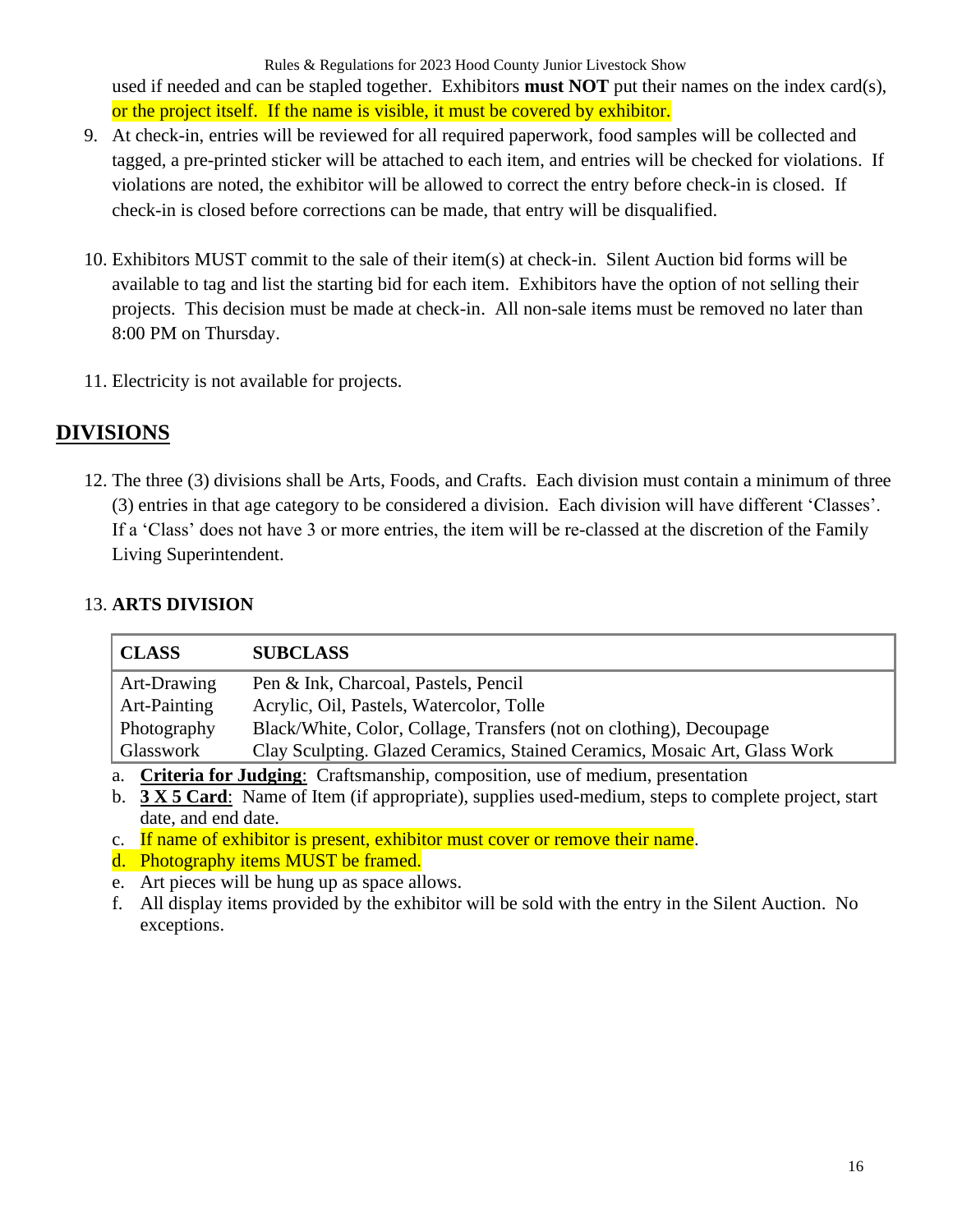#### 14. **CRAFTS DIVISION**

| <b>CLASS</b>         | <b>SUBCLASS</b>                                                                     |  |  |
|----------------------|-------------------------------------------------------------------------------------|--|--|
| <b>Bedding</b>       | <b>Quilts, Pillow Case/Sham, Blankets, Baby Bedding</b>                             |  |  |
| <b>Clothing</b>      | Dress, Jumper, Top/Shirt, Skirt, Pant/Shorts, Jacket, Vest, Formal Wear, Sleepwear, |  |  |
|                      | <b>Athletic Wear, Costume</b>                                                       |  |  |
| <b>Craft Sewing</b>  | <b>Stuffed Toy, Decorated Pillow, Bag, Accessories</b>                              |  |  |
| <b>Creative Hand</b> | Crochet, Knitting, Cross Stitch, Needle Punch, Plastic Canvas Needle Work,          |  |  |
| <b>Stitchery</b>     | <b>Embroidery, Latch Hook</b>                                                       |  |  |
| Home Décor           | Picture Frame, Bath/Kitchen Accessory, Wreath/Swag, Photo Album, Wall               |  |  |
|                      | Hanging, Wood Working, Wood Furniture                                               |  |  |
| Tooling              | Leather Craft, Metal Punch, Wood Working                                            |  |  |
| Jewelry              | Necklace, Bracelet, Earring, Ring, Watch Band, Belt (not of fabric)                 |  |  |
| <b>Yard Art</b>      | Wood, Plastic, Metal                                                                |  |  |
| Misc. Crafts         | Does not fit into another category                                                  |  |  |

a. **Criteria for Judging**: Overall appearance, design, selection of materials, workmanship.

b. **3 X 5 Card**: Name of Item (if appropriate), supplies used – including fiber content (cotton, silk, leather, etc.), type of wood, type of metal, etc. – steps to complete project, start date, and end date.

- c. All clothing and garment entries should be clean, pressed and on hangers at check-in.
- d. Bedding/Quilts will be displayed as space allows.
- e. All display items provided by the exhibitor will be sold with the entry in the Silent Auction. No exceptions.

#### 15. **FOODS DIVISION**

| <b>CLASS</b>             | <b>SUBCLASS</b>                                                                 |
|--------------------------|---------------------------------------------------------------------------------|
| Pies                     | Nut, Fruit, Variety – (NO CREAM or MERINGUE)                                    |
| Cakes                    | Coffee Cake, Variety Cake, Pound Cake, Layer Cake<br>(NO CREAM CHEESE FROSTING) |
| Cookies                  | Bar, Drop, No Bake, Refrigerator, Shaped/Rolled                                 |
| Decorated Cakes/Cupcakes | Fondant, Icing, Marzipan, Gum Paste - (NO CREAM CHEESE)                         |
| <b>Breads</b>            | Biscuits, Cornbread, Fruit/Nut Bread, Yeast Bread / Rolls, Muffins              |
| Candy                    | Brittle, Dipped, Divinity, Fudge, Hard Candy, Mints                             |
| Specialty Items          | Dried Fruit, Dried Meat, Dried Vegetable, Seasonings                            |

- a. **Criteria for Judging**: Taste, Texture, and Appearance of the entry item including Decorated Cakes. Displays are not included in the judging criteria.
- b. **3 X 5 Card**: Name of Recipe, measurements with ingredients, steps for completing the recipe.
- c. Items needing refrigeration will be disqualified. No refrigerated items will be accepted.
	- d. No canned goods will accepted, Example jams, jellies. Pickles, etc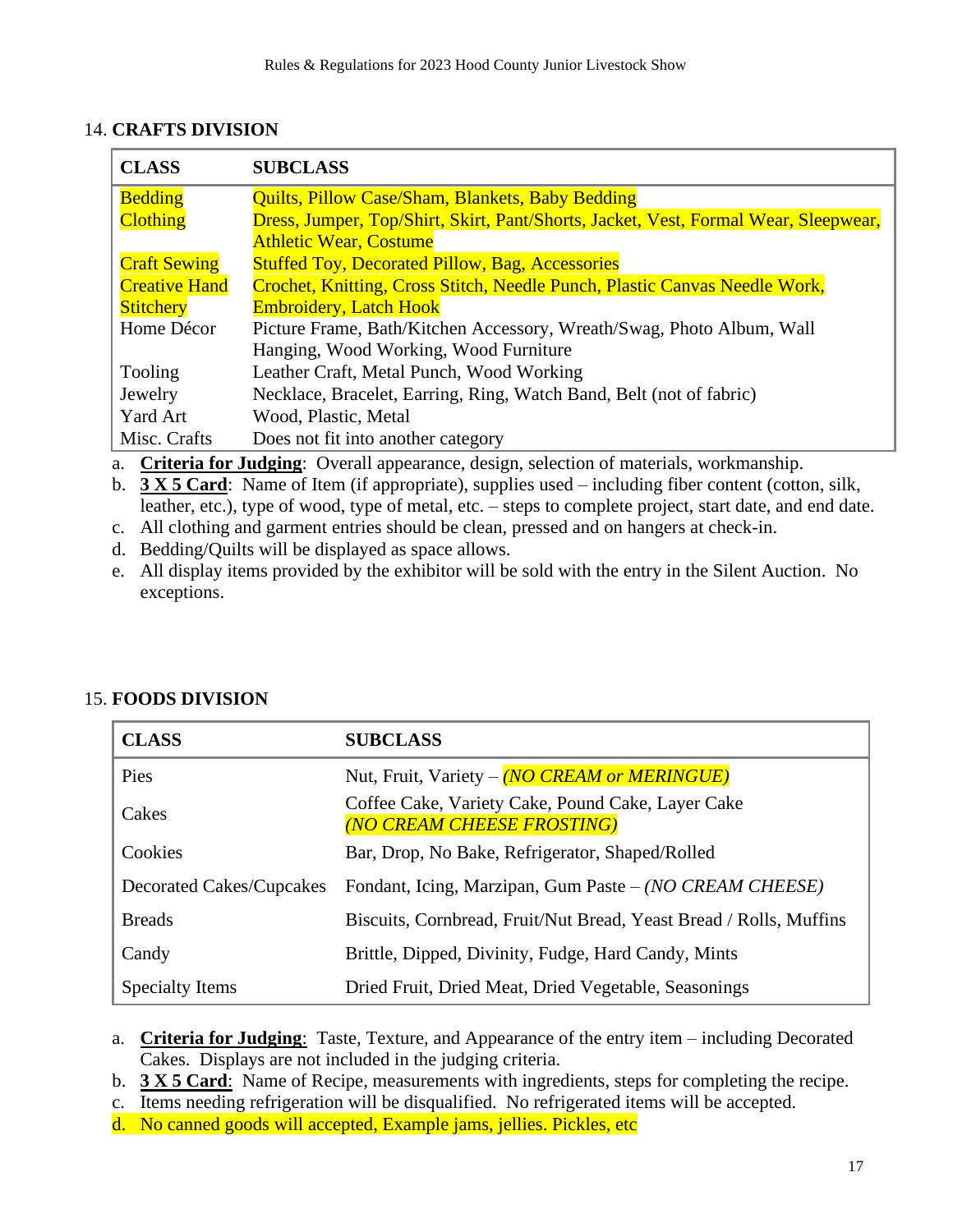- e. All items MUST be made from scratch. Recipes that include mixes or pre-packaged ingredients will be disqualified. Spices are the exception to this rule.
- f. Entries must be securely covered and have the 3 X 5 card securely attached outside of the covering/container.
- g. All food items MUST be sampled by the judges. Samples should be pre-cut, on a separate small plate, and securely enclosed in a Ziploc bag prior to check-in. The entry number and information will be pre-printed and tagged onto the item at check-in.
- h. Entries MUST include the plate / pan / box used to display the item for the silent auction and/or premium sale.

## **JUDGING**

- 16. Judging will be closed to exhibitors, parents, family members, teachers, and adult leaders. Judging will begin after 11:00 am and doors will open at 6:00 PM.
- 17. A maximum of 12 Family Living Projects will be eligible to sell in the Premium Sale. A Family Living project counts toward the maximum number of two (2) items allowed in the Premium Sale for each exhibitor. The two age groups (Junior and Senior) will be eligible to sell one project from one category (Arts, Crafts, and Foods) in the Premium Sale. An overall Grand and Reserve Champion will be chosen from each age group and will be eligible for the Premium Sale. The Division Champions and Reserve Division Champion from each category from both age groups will be eligible for the Premium Sale. There will be no bump-ups from any position below Division Reserve Champion.
- 18. Judges will initially select a Division Champion and Reserve Division Champion from Arts, Crafts, and Foods in each age category. From the Division Champions, an overall Grand Champion and Reserve Champion will be chosen in each age category.
- 19. Placing:

| <b>OVERALL</b><br><b>JUNIOR FAMILY LIVING</b><br><b>GRAND CHAMPION</b>   |                 |       |                                                                          | <b>OVERALL</b><br><b>SENIOR FAMILY LIVING</b><br><b>GRAND CHAMPION</b> |       |
|--------------------------------------------------------------------------|-----------------|-------|--------------------------------------------------------------------------|------------------------------------------------------------------------|-------|
| <b>OVERALL</b><br><b>JUNIOR FAMILY LIVING</b><br><b>RESERVE CHAMPION</b> |                 |       | <b>OVERALL</b><br><b>SENIOR FAMILY LIVING</b><br><b>RESERVE CHAMPION</b> |                                                                        |       |
| <b>JUNIOR DIVISION CHAMPIONS</b>                                         |                 |       |                                                                          | <b>SENIOR DIVISION CHAMPIONS</b>                                       |       |
| Arts                                                                     | Crafts<br>Foods |       | Arts                                                                     | Crafts                                                                 | Foods |
| <b>JUNIOR RESERVE DIVISION</b><br><b>CHAMPIONS</b>                       |                 |       | <b>SENIOR RESERVE DIVISION</b><br><b>CHAMPIONS</b>                       |                                                                        |       |
| Arts                                                                     | Crafts          | Foods | Arts                                                                     | Crafts                                                                 | Foods |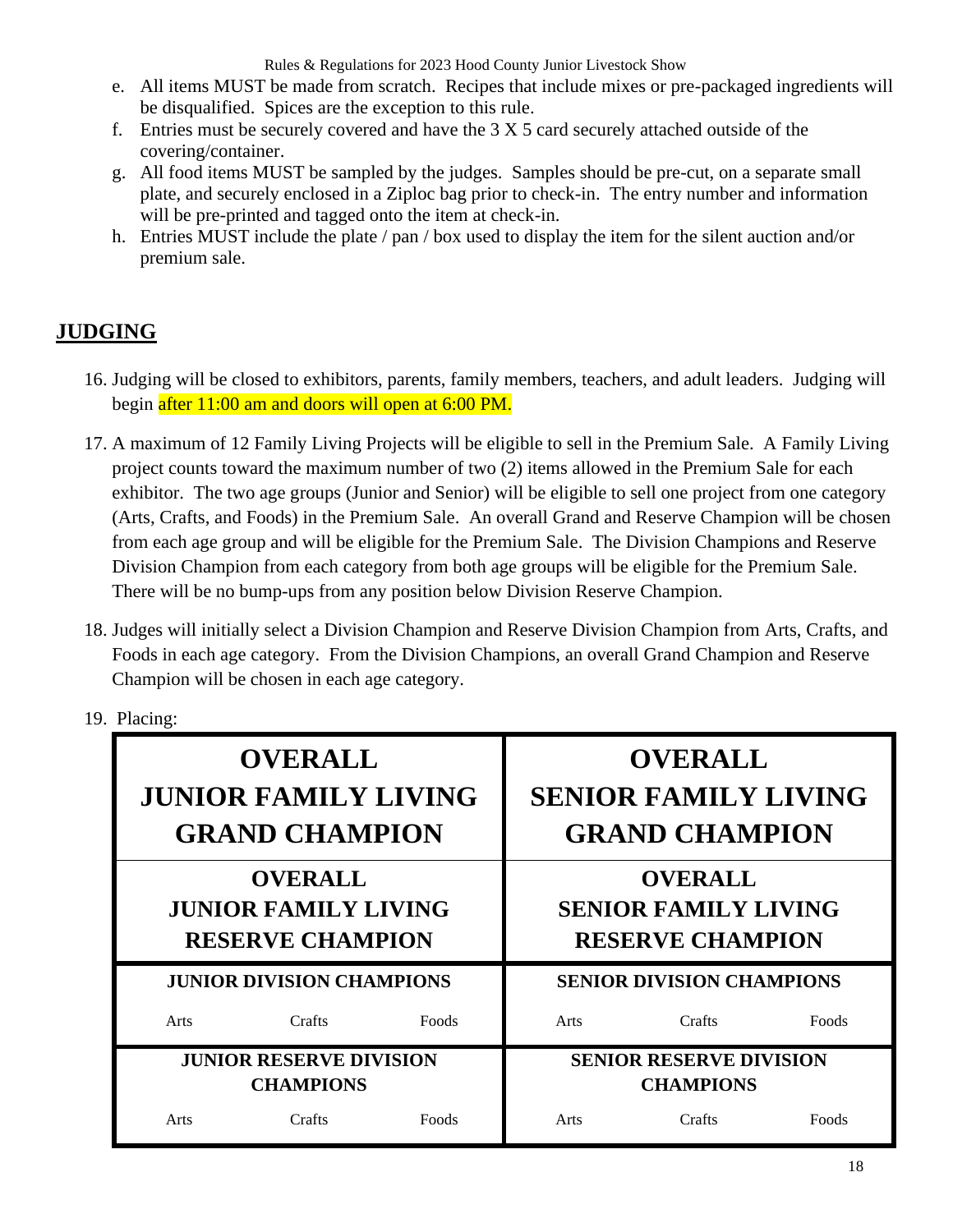### **PREMIUM SALE**

- 20. A maximum of 12 family living projects will be eligible to sell in the Premium Sale. A Family Living project counts toward the maximum number of two (2) items allowed in the Premium Sale for each exhibitor. The two age groups (Junior and Senior) will be eligible to sell one project from each category (Arts, Crafts, and Foods) in the Premium Sale. The Overall Grand and Reserve Champion will be chosen from each age group and will be eligible for the Premium Sale. The Division Champion and Reserve Division Champion from each category from both age groups will be eligible for the Premium Sale. There will be no bump-ups from any position below Division Reserve Champion.
- 21. Exhibitors will be permitted to sell a maximum of two (2) projects in the Premium Sale. The sale of only one (1) minor project is permitted unless the exhibitor has two Grand Champion or Reserve Champion minor projects. Major projects include steers, lambs, swine, goats, and Ag Mechanics. Minor projects include rabbits, poultry, and Family Living.
- 22. **No parents, advisors, or other adults** are allowed in the classification, show, or sale ring other than show officials. An exhibitor may have an assistant of one eligible exhibitor to assist with displaying of trophies during the Premium Sale.
- 23. The dress code for all exhibitors during the Show and Premium Sale will be long pants or skirts and sleeved shirts with backs that remain tucked in. NO see-through clothing, exposure of breasts, cleavage, and/or midriff will be tolerated. Tee shirts, crop tops, head coverings, shorts, or clothing with offensive messages will NOT be allowed. Exhibitor participation will not occur if the dress code is violated. NO CELL PHONES or other electronics are allowed in the show or sale ring. No exceptions. No warnings. Violators will be required to leave the ring for that class.

## **SILENT AUCTION**

- 24. Exhibitors have the option of not selling their projects. This decision must be made at check-in. All non-sale items must be removed no later than 8:00 PM on Thursday.
- 25. Exhibitors must commit to the sale of their item(s) at check-in. Silent Auction bid forms will be available to tag and list the starting bid. The starting bid is at the discretion of the exhibitor.
- 26. Exhibitors are encouraged to sell their items during the Silent Auction from Thursday evening at 6:00pm, until 1:00 PM on Saturday. All projects must be removed by 4:00 PM on Saturday.
- 27. Exhibitors will receive payment from the Silent Auction sale, when all money is collected from the buyers or no later than 10 weeks after the Premium Sale.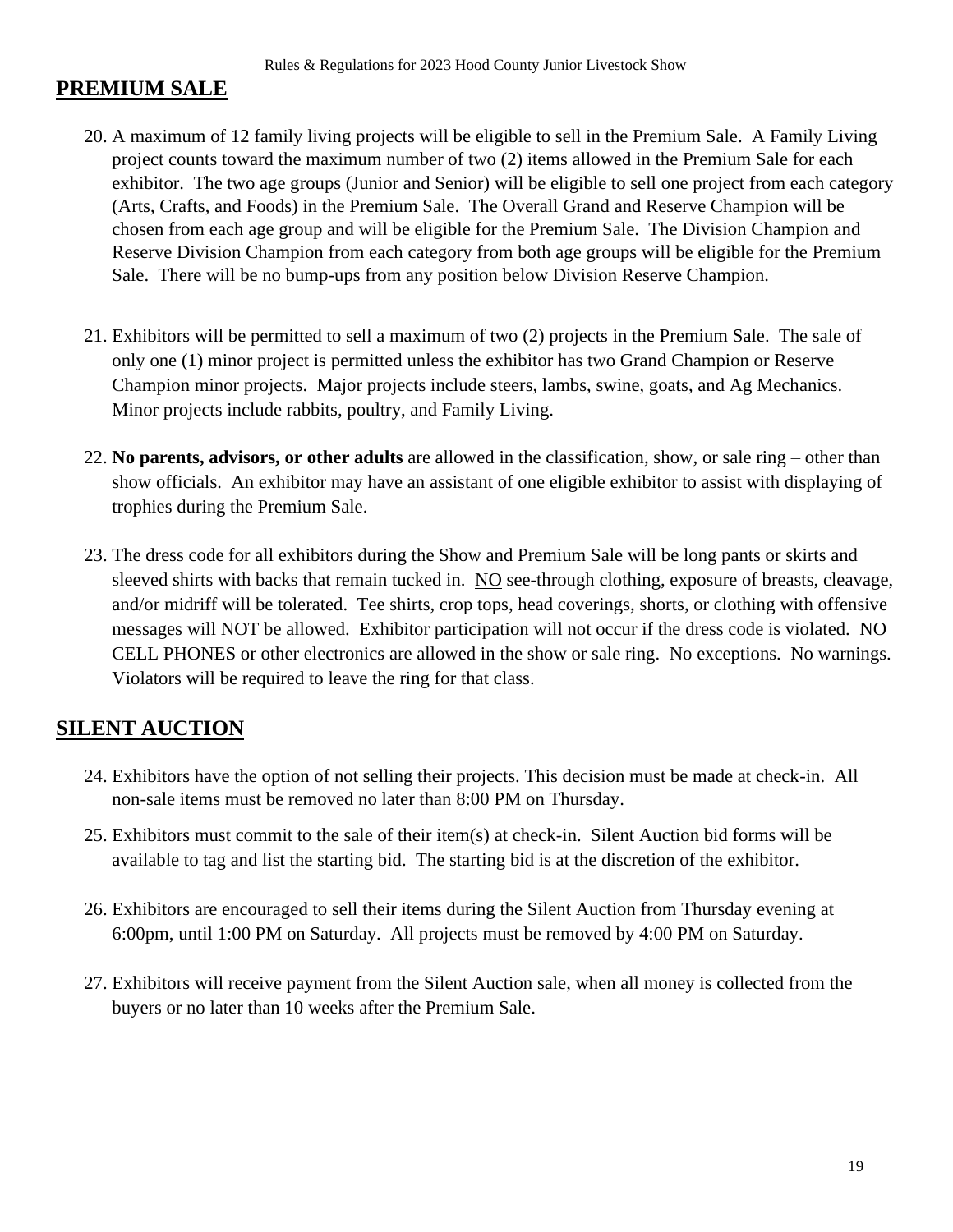## **LIVESTOCK SKILL-A-THON DEPARTMENT RULES**

- 1. Entries must be made through the hoodcountylivestockraisersassociation.org website.
- 2. The age categories shall be Junior (age  $8 13$ ) and Senior (age 14 -19). Age determination shall be the age as of **January 1, 202**3.
- 3. Check-in will be at 8 am Tuesday, January 3, 2023, with the contest starting at 8:30 am.
- 4. A minimum of three (3) participants are required to make an age category.
- 5. Each participant will be tested individually on their knowledge and comprehension of animal science and livestock management practices.
- 6. The tie breaker will be determined by the highest score on a pre-selected part of the test.
- 7. The areas of knowledge may include the follow: Equipment Identification, Breed Identification, Feed Identification, Meat Judging, Feed Tag Knowledge, and Quality Assurance (seniors only).
- 8. A list of resources can be found at [hoodcountylivestockraisersassociation.org](http://hclra.org/) and will include swine, beef, sheep, goat, and meat resources.
- 9. A time limit for completing the test will be set for each age group by the judge.
- 10. The Champion and Reserve Champion of each age category will receive an award.